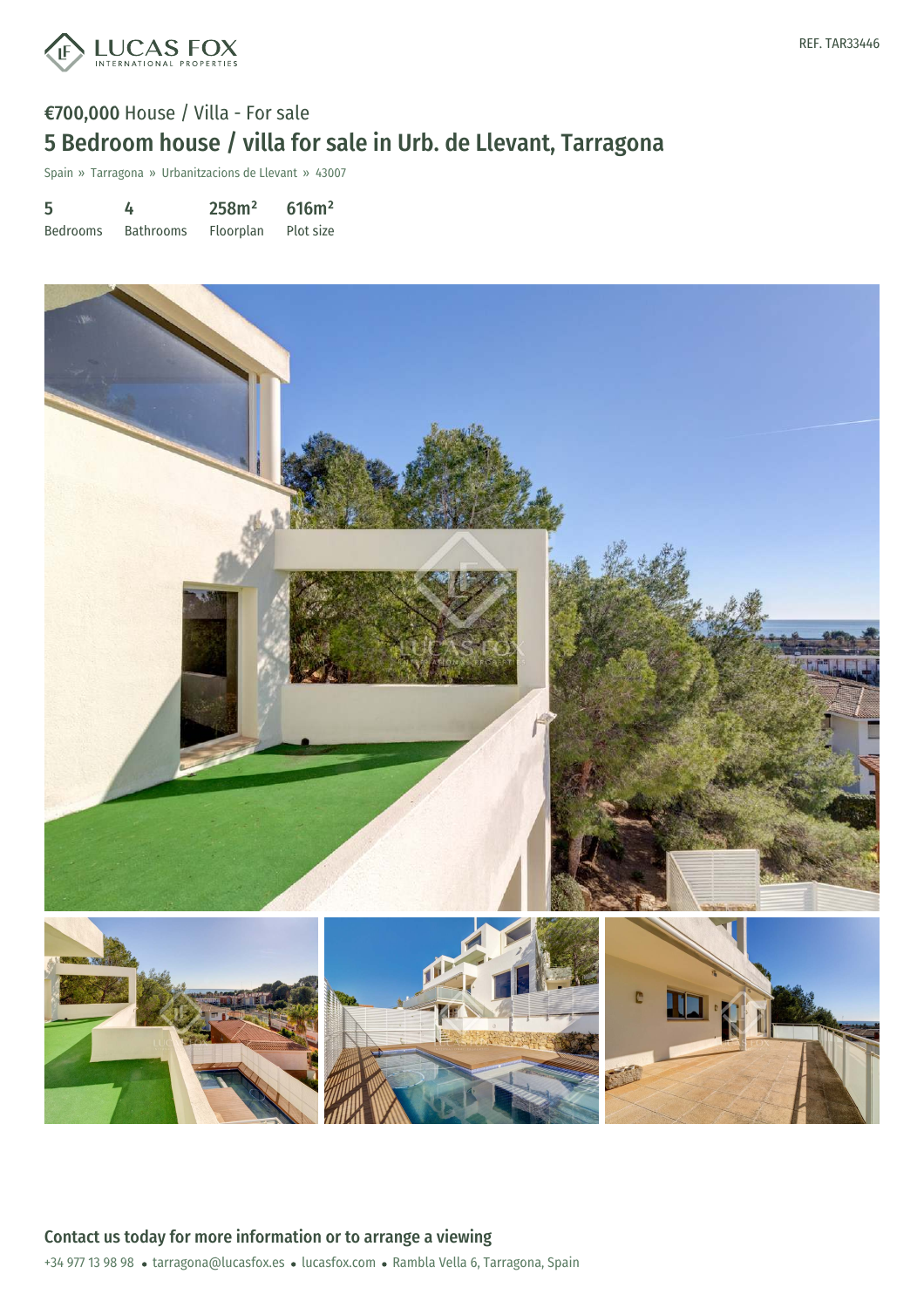

# €700,000 House / Villa - For sale 5 Bedroom house / villa for sale in Urb. de Llevant, Tarragona

Spain » Tarragona » Urbanitzacions de Llevant » 43007

| 5               | 4                | 258m <sup>2</sup> | 616m <sup>2</sup> |
|-----------------|------------------|-------------------|-------------------|
| <b>Bedrooms</b> | <b>Bathrooms</b> | Floorplan         | Plot size         |

#### **OVERVIEW**

#### Detached single-family house in a natural setting with sea views in Cala Romana, the quintessential residential area of the city of Tarragona.

Located on an elevated plot, it stands out for its views of the sea, in general of the entire coveted urbanization of Cala Romana and the Tarragona Tennis Club.

Its distribution is inverse, it is accessed from the upper floor, located at street level, where we find a distributor, a study room with impressive views and a multipurpose room, fitted out as a library and home cinema, which has a fireplace. at one of its ends.

Through an elevator or an external staircase, you go down to level -1, where we find the rest area. This floor has a distributor with access from the outside and an elevator station. In the same distributor there is a wardrobe and from there, and through a corridor, you can access the 5 rooms, four of them on the main façade and a shared bathroom, divided into 2 areas. The main bedroom, in master suite format, leads to a large terrace with magnificent views.

From the distributor, following the descent with the elevator or through the internal staircase, we descend to level -2, day area, where we find a spacious and bright living room on two levels, with access to an impressive terrace, kitchen with pantry excavated in the rock and a laundry and ironing room.

From the terrace you descend through an external staircase to level - 3, with a large summer living-dining room and an outdoor barbecue.

A short staircase allows us to reach the pool, and the garden area, with a Mediterranean air, with cool [corners](mailto:tarragona@lucasfox.es) in the [shade](https://www.lucasfox.com) of the pine trees.

The current construction of approximately 246m2 and on a plot of 616m2, described in this proposal, can also be purchased optionally another plot of 768m2. Currently as part of the garden and an attached garage.

Request a visit and let yourself be surprised by its surroundings in the Urbanization of Cala Romana in Tarragona.



#### [lucasfox.com/go/tar33446](https://www.lucasfox.com/go/tar33446)

Mountain views, Sea views, Garden, Swimming pool, Terrace, Gym, Lift, Marble flooring, Natural light, Wooden flooring, Underfloor heating, Air conditioning, Alarm, Balcony, Barbecue, Built-in wardrobes, Chill out area, Double glazing, Equipped Kitchen, Exterior, Fireplace, Gourmet lounge, Heating, Home cinema, Library, Near international schools, Storage room, Transport nearby, Utility room, Views, Walk-in wardrobe

#### Contact us today for more information or to arrange a viewing

+34 977 13 98 98 · tarragona@lucasfox.es · lucasfox.com · Rambla Vella 6, Tarragona, Spain